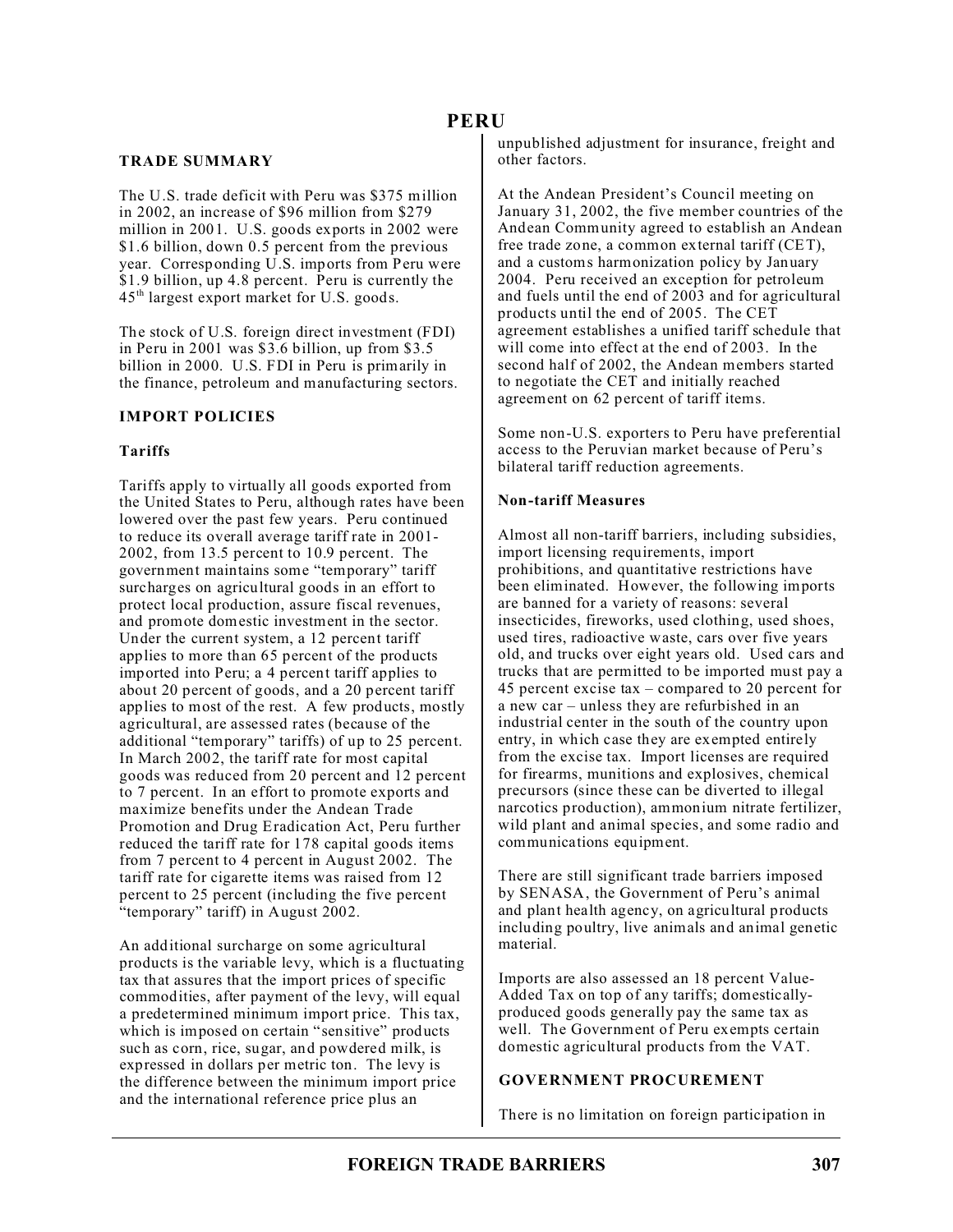any government solicitations. In 2000, however, in an effort to support national companies, the government began adding 15 points (on its rating scale of 100) to Peruvian firms bidding on government procurement contracts. In January 2002, the government raised the point preference an additional five points, for a total of 20, until 2005. U.S. pharmaceutical firms have raised concerns about this practice with regard to bidding on the Health Ministry's pharmaceutical purchases. U.S. firms contend that the 20 percent margin is excessive, giving unfair advantage to Peruvian competitors that would otherwise lose these bids on cost or technical grounds. Peru is not a signatory to the WTO Agreement on Government Procurement.

### **INTELLECTUAL PROPERTY RIGHTS (IPR) PROTECTION**

Peru belongs to the World Trade Organization (WTO) and the World Intellectual Property Organization (WIPO). It is also a signatory to the Paris Convention, Bern Convention, Rome Convention, Phonograms Convention, Satellites Convention, Universal Copyright Convention, and the Film Register Treaty. Peru remains on the U.S. Trade Representative's "Special 301" Watch List. In December 2001, the Public Ministry created the first office of a special prosecutor for the enforcement of intellectual property rights (IPR). This move has increased the efficiency and the number of IPR enforcement actions. In August 2002, the Interior Ministry entered into an agreement with the IPR administrative agency, INDECOPI, to facilitate greater interagency cooperation on IPR enforcement actions, including police raids. Nevertheless, concerns remain about the adequacy of IPR law enforcement, particularly with respect to the relatively weak penalties that have been imposed on IPR violators by the criminal justice courts. For instance, a major branded U.S. apparel manufacturer has complained that damage awarded by the courts do not reflect the commercial injury suffered. U.S. industry estimated trade losses related to piracy of U.S. copyrighted materials remained relatively constant over the last two years, totaling \$85 million in 2000 and \$84 million in 2001.

The government is generally proactive in promoting and protecting intellectual property rights for domestic and foreign interests. However, despite efforts to increase enforcement, piracy remains widespread. Industry data show that piracy in the software and motion picture industries has declined since the mid-1990s. The Business Software Alliance (BSA) estimates that

software piracy fell from 79 percent in 1996 to 60 percent in 2001. The International Intellectual Property Alliance (IIPA) estimates that motion picture piracy fell from 60 percent in 1996 to 50 percent in 2001. The greatest increase in piracy occurred in the area of sound recordings, where piracy levels rose from 80 percent to 97 percent between 1996 and 2001. The recording industry reports that Peru has one of the highest levels of audio piracy in the world. In 2001, estimated trade losses due to piracy in the sound recording industry grew to \$58 million. IIPA's estimates for trade losses in all other sectors remained the same or fell slightly during the period from 1996 through 2001.

Peru's 1996 Industrial Property Rights Law provides the framework for effective protection for patents and moves Peru closer to conformity with international obligations. In 1997, based on an agreement reached with the U.S. Government, Peru resolved several inconsistencies with the WTO Agreement on Trade-Related Intellectual Property Rights (TRIPS Agreement) provisions on patent protection and most-favored nation treatment for patents. However, the U.S. pharmaceutical industry continues to have concerns about Peru's protection of patents. In August 2002, Peru succumbed to Andean Community pressure and revoked a patent that it had issued to a U.S. pharmaceutical company for a "second-use" innovation. The Andean Community had previously ruled that the issuance of second-use patents violates Community norms. U.S. companies are also concerned that Peru does not provide sufficient protection for data submitted to regulatory authorities in connection with marketing approval for pharmaceutical products. Peru does not provide for a fixed period of data exclusivity for pharmaceutical producers. Although Peruvian law provides for effective trademark protection, counterfeiting of trademarks and imports of pirated merchandise are widespread.

Peru's 1996 Copyright Law is generally consistent with the TRIPS Agreement. However, sound recordings, textbooks, books on technical subjects, motion picture videos and software are widely pirated. While the government, in coordination with the private sector, has conducted numerous raids over the last few years on large-scale distributors and users of pirated goods and has increased other types of enforcement, piracy continues to be a significant problem for legitimate owners of copyrights. Peru signed the World Intellectual Property Organization Copyright Treaty in July 2001 and the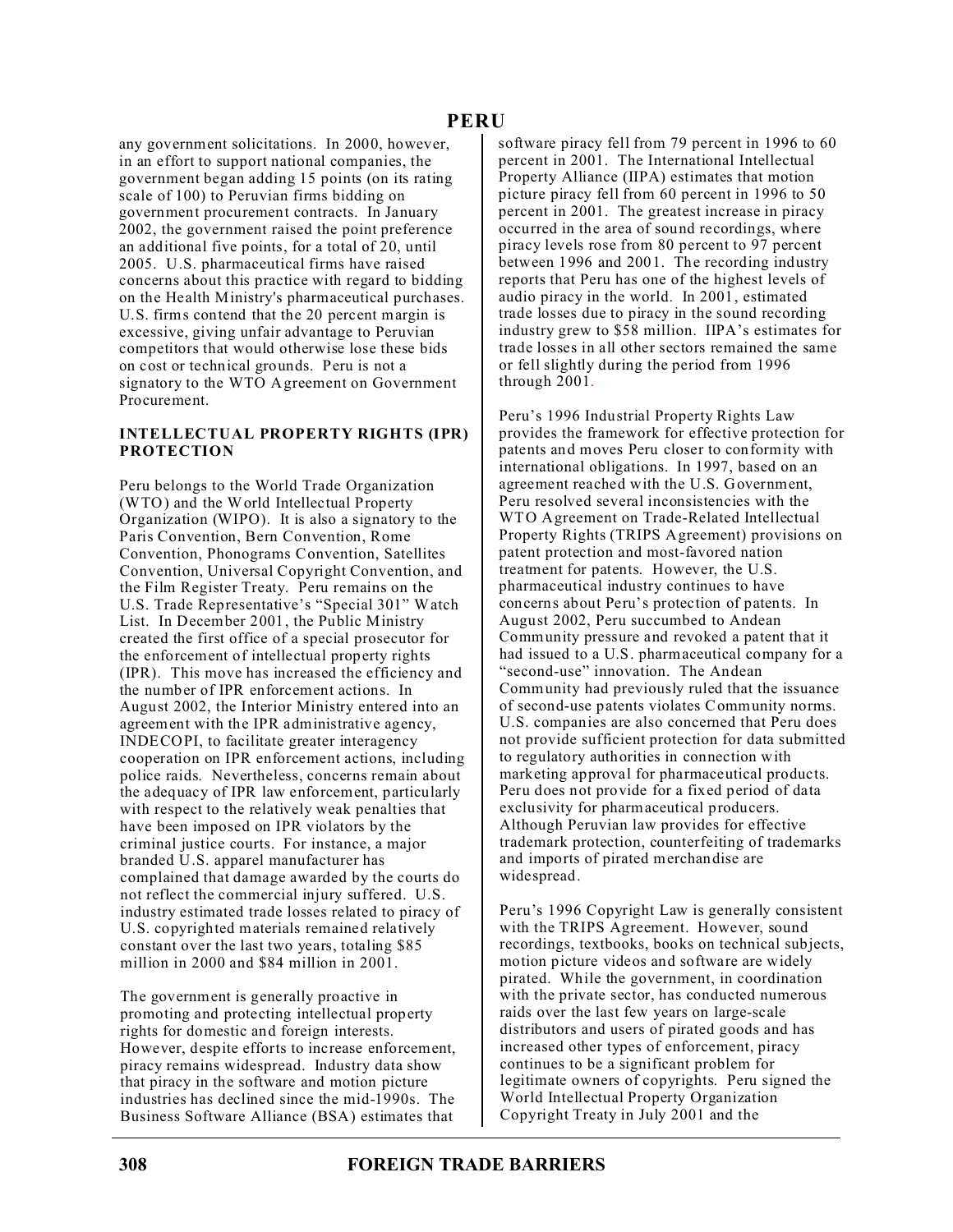# **PERU**

Performances and Phonograph Treaty in February 2002. The two treaties will together strengthen Peru's IPR laws and provide protection to domestic and foreign companies alike.

#### **SERVICES BARRIERS**

#### **Basic Telecommunications Services**

In the WTO negotiations on basic telecommunications services, concluded in March 1997, Peru made commitments on all basic telecommunications services, with full market access and national treatment to be provided as of June 1999. Advancing that timetable by almost a year, the government and the dominant telecommunications services provider reached an agreement to end the monopoly of the former state-owned telephone companies on August 1, 1998. Peru is continuing the process of developing a competitive telecommunications market, and lowered its interconnection rates for most types of telephones on September 15, 2001. However, concerns remain about the independence of the government regulatory body established to oversee the sector and monitor the former monopoly. In addition, complaints have been received about the lack of transparency in the regulatory decision making process, and the persistently high interconnection rates for calls to mobile networks.

#### **INVESTMENT BARRIERS**

National treatment for foreign investors is guaranteed under Peru's 1993 constitution. Foreign investment does not require prior approval, except in banking and defense-related industries.

Arbitration is a constitutionally guaranteed alternative to the courts, and several U.S. companies have successfully processed complaints through this procedure. In two recent cases, however, the firms faced opposition within the Peruvian Congress to arbitration with the government on tax matters, even though it was stipulated as an option in contracts.

Peruvian law restricts the majority ownership of broadcast media to Peruvian citizens. Foreigners are also restricted from owning land within 50 kilometers from a border, but can operate within those areas through special authorization. Air and water transportation are restricted to domestic operators, although some flexibility applies. In July 2001, inter-urban land transportation was also reserved to Peruvian carriers. There are no

prohibitions on the repatriation of capital or profits. Under current law, foreign employees may not comprise more than 20 percent of the total number of employees of a local company (whether owned by foreign or national interests) or more than 30 percent of the total company payroll, although some exemptions apply.

## **ANTICOMPETITIVE PRACTICES**

U.S. telecommunications firms have complained that Peruvian Government regulatory oversight has been insufficient, allowing the former monopoly provider, owned by Spain's Telefonica, to engage in unfair practices that hinder competition.

## **ELECTRONIC COMMERCE**

The Peruvian Government is moving to put in place legislation that will facilitate electronic commerce. It has already passed laws giving legal status to digital signatures, creating a framework for electronic contracts, and making it illegal to tamper with, destroy or interfere with computer systems or data.

## **OTHER BARRIERS**

Among the most significant barriers to trade and investment in Peru is the weakness of government institutions. U.S. firms continue to complain that executive branch ministries, regulatory agencies and the judiciary lack the resources, expertise and independence necessary to carry out their respective duties. Peru's weak judicial sector, which is subject to influence by both the government and private sector actors, is a particular problem. Commercial disputes that end up in the Peruvian judicial system often languish, may be tried in competing jurisdictions and have unpredictable outcomes that often bear little relation to Peruvian law. The Toledo administration has begun to address institutional weaknesses in the executive branch and is laying the foundations for judicial reform.

In the last few years of the Fujimori government, interference in some markets increased. U.S. firms in the electricity generation and distribution sector believed the government was changing regulatory processes to favor state-owned generators and distributors. The Fujimori government also used state-owned oil refineries to subsidize oil prices. U.S. firms continue to be concerned about direct sales by the refineries to informal wholesalers, rather than through formal wholesalers. Although the constitution requires